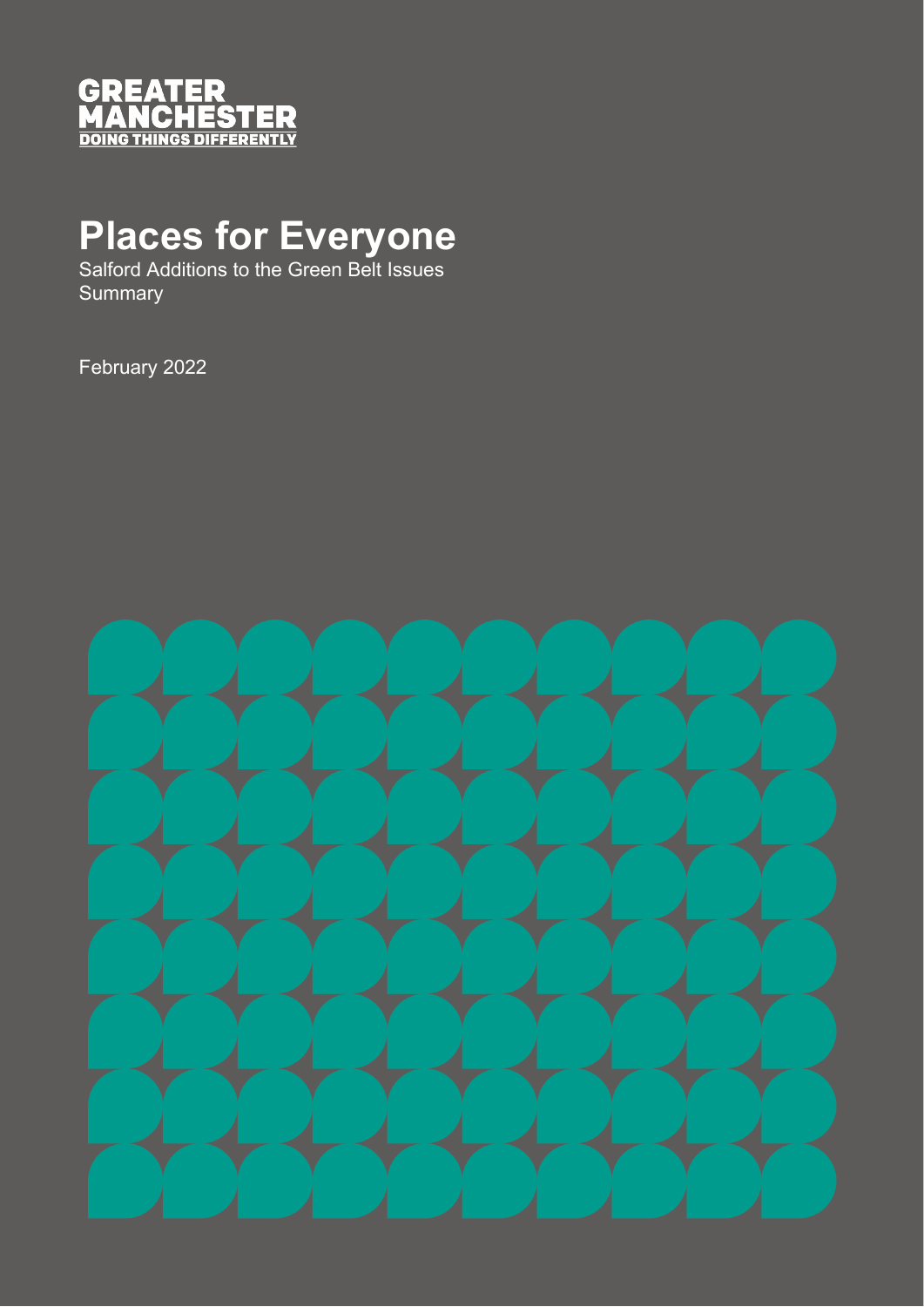## **Appendix – Additions to the Green Belt (Salford)**

A summary of the issues raised in relation to the policies within PfE 2021 Chapter 12 and the relevant respondents to PfE 2021 is set out below:

## **Additions to the Green Belt in Salford**

| Row   | Summary of issues raised to PfE2021                                     | Summary response to issues raised to PfE2021                                   | Respondent name(s)      |
|-------|-------------------------------------------------------------------------|--------------------------------------------------------------------------------|-------------------------|
|       | <b>General comments</b>                                                 |                                                                                |                         |
| GBA.1 | It is not appropriate to reclassify existing open space as Green Belt.  | Appendix 3 of the Green Belt Topic Paper [07.01.25] sets out the justification | Paul Roebuck            |
|       |                                                                         | for the Green Belt additions proposed.                                         |                         |
|       |                                                                         | Given the above, no modifications are necessary for reasons of soundness.      |                         |
| GBA.2 | Support the new Green Belt additions.                                   | Support noted                                                                  | <b>David Yates</b>      |
|       |                                                                         |                                                                                | Louise Seddon           |
| GBA.3 | The new areas of Green Belt proposed will not have any protection given | Areas of land designated as Green Belt will be protected in line with national | Linda Field             |
|       | that proposals will remove the said same protection from current Green  | policy as set out in the National Planning Policy Framework.                   | Louise Seddon           |
|       | Belt.                                                                   |                                                                                | <b>Chris Waterfield</b> |
|       |                                                                         | Given the above, no modifications are necessary for reasons of soundness.      |                         |
| GBA.4 | Exceptional circumstances have not been demonstrated to justify new     | Comment noted, appendix 3 of the Green Belt Topic Paper [07.01.25] sets        | Peel L&P Investments    |
|       | Green Belt.                                                             | out the justification for the Green Belt additions proposed.                   | (North) Ltd             |
|       |                                                                         | Given the above, no modifications are necessary for reasons of soundness.      | Casey Group             |
| GBA.5 | Objections relating to the development on Green Belt land including     | Objections to development of land currently in the Green Belt are addressed    | <b>Kelly Moss</b>       |
|       | prioritisation of Brownfield land/existing buildings.                   | in the response to the main issues raised to PfE under the each of the         | Paul Roebuck            |
|       |                                                                         | proposed allocations. As part of the evidence base, the case for exceptional   | <b>Alastair Armer</b>   |
|       |                                                                         | circumstances to amend the Green Belt boundary is outlined in Annexes 1        |                         |
|       |                                                                         | and 2 of the Green Belt Topic Paper [07.01.25].                                |                         |
|       |                                                                         | Each of the allocation topic papers for the four allocations proposed in       |                         |
|       |                                                                         | Salford include a summary of the Green Belt assessment for that allocation     |                         |
|       |                                                                         | (see chapters 5 of):                                                           |                         |
|       |                                                                         | • JPA26 Hazelhurst Allocation Topic Paper [10.07.68]                           |                         |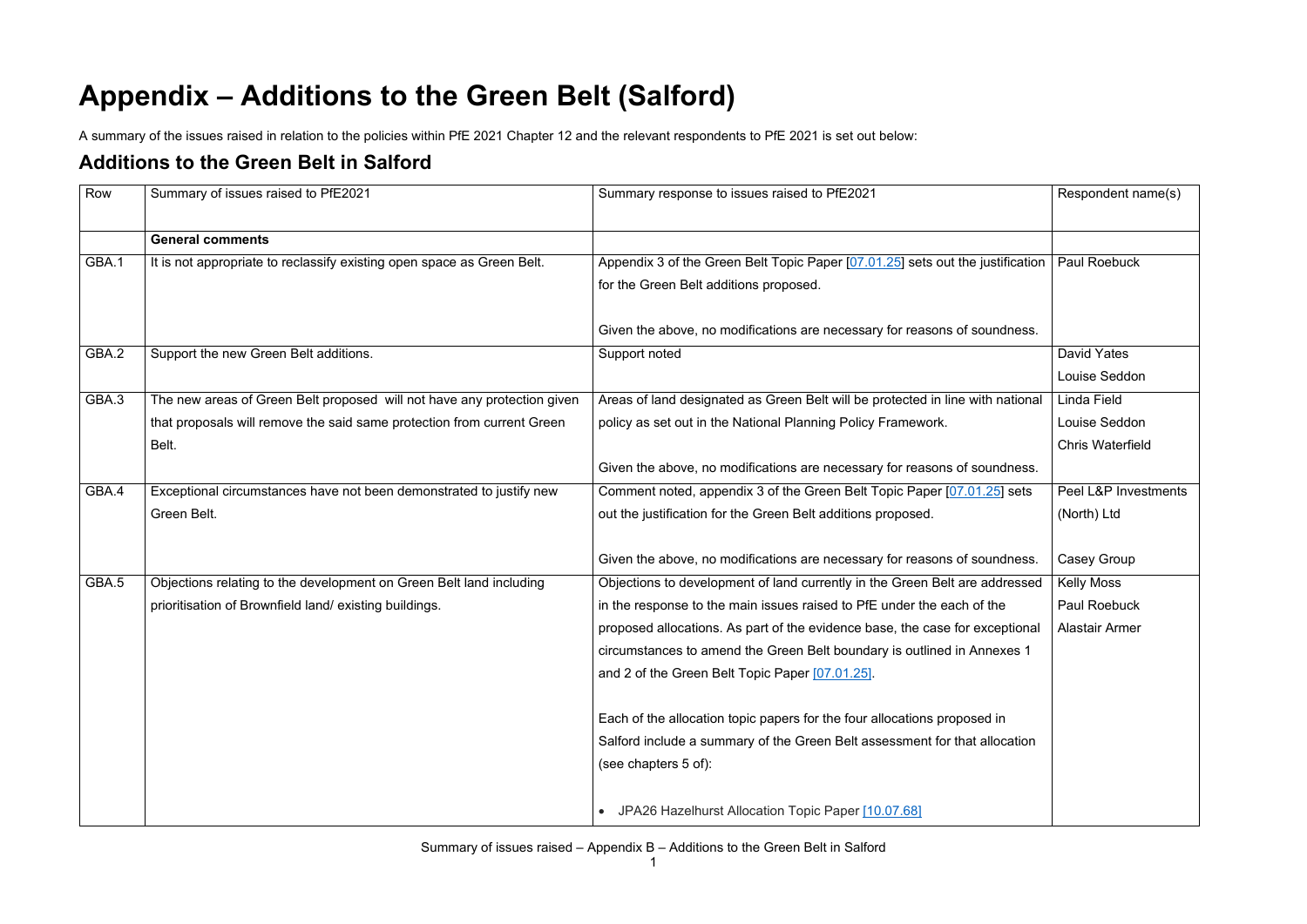| Row   | Summary of issues raised to PfE2021                                      | Summary response to issues raised to PfE2021                                       | Respondent name(s)  |
|-------|--------------------------------------------------------------------------|------------------------------------------------------------------------------------|---------------------|
|       |                                                                          | JPA27 East of Boothstown Allocation Topic Paper [10/07/69]                         |                     |
|       |                                                                          | JPA28 North of Irlam Station Allocation Topic Paper [10.07.71]                     |                     |
|       |                                                                          | JPA29 Port Salford Extension Allocation Topic Paper [10.07.71]                     |                     |
|       |                                                                          | Given the above, no modifications are necessary for reasons of soundness.          |                     |
| GBA.6 | Contradicted by release of other parts of the Green Belt.                | Proposals for additions to the Green Belt are not considered to be                 | Linda Field         |
|       |                                                                          | contradicted by the release of other parts of the Green Belt. The National         |                     |
|       |                                                                          | Planning Policy Framework allows for changes to Green Belt boundaries in           |                     |
|       |                                                                          | exceptional circumstances. It is considered that such circumstances exist in       |                     |
|       |                                                                          | this instance and justifications for changes to the Green Belt boundary (both      |                     |
|       |                                                                          | additions and release) are provided in the Green Belt Topic Paper [07.01.25]       |                     |
|       |                                                                          | and the allocation topic papers.                                                   |                     |
|       |                                                                          | Given the above, no modifications are necessary for reasons of soundness.          |                     |
| GBA.7 | You say you want distinct separations between areas, but this is not the | One of the five purposes of Green Belt identified in the National Planning         | <b>Linda Field</b>  |
|       | case in most areas.                                                      | Policy Framework (paragraph 138) is "to prevent neighbouring towns                 |                     |
|       |                                                                          | merging into one another".                                                         |                     |
|       |                                                                          | The proposed additions, just as areas of existing Green Belt, will contribute      |                     |
|       |                                                                          | to this purpose to differing degrees and this is reflected in the justifications   |                     |
|       |                                                                          | set out in Appendix 3 of the Green Belt Topic Paper [07.01.25].                    |                     |
|       |                                                                          | Given the above, no modifications are necessary for reasons of soundness.          |                     |
| GBA.8 | Criticism of Green Belt allocations exceeding the proposed additions.    | It is considered that there are exceptional circumstances justifying the           | <b>Paul Roebuck</b> |
|       |                                                                          | identification of a new areas of Green Belt. Part of this justification relates to | Sophie Hadfield     |
|       |                                                                          | the significant changes to the existing Green Belt boundary that would result      |                     |
|       |                                                                          | from the allocations proposed in Places for Everyone.                              |                     |
|       |                                                                          | However, the additions in Salford have not been identified as direct               |                     |
|       |                                                                          | replacements, either in their extent or the use of the land identified, for the    |                     |
|       |                                                                          | areas proposed for release. The potential exception to this being the              |                     |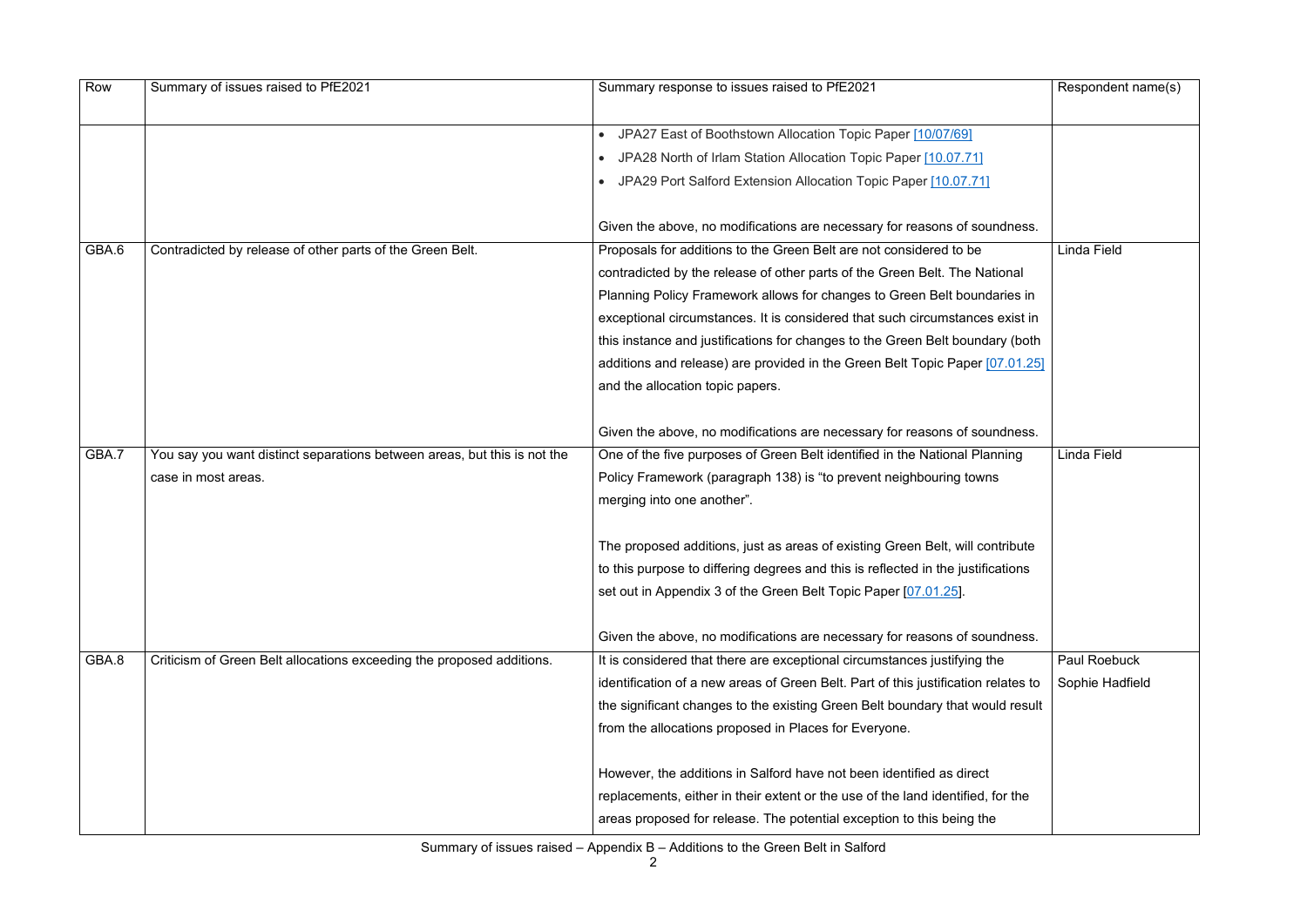Summary of issues raised – Appendix B – Additions to the Green Belt in Salford

| Row           | Summary of issues raised to PfE2021                                      | Summary response to issues raised to PfE2021                                       | Respondent name(s)       |
|---------------|--------------------------------------------------------------------------|------------------------------------------------------------------------------------|--------------------------|
|               |                                                                          | addition proposed at Land West of Burgess Farm (GBA29) which could                 |                          |
|               |                                                                          | mitigate some of the reduction in the separating role of Green Belt between        |                          |
|               |                                                                          | Walkden and Tyldesley which would result from the Land North of Moseley            |                          |
|               |                                                                          | Common allocation in Wigan (JPA36).                                                |                          |
|               |                                                                          | There is not therefore intended to be a direct correlation between the areas       |                          |
|               |                                                                          | released from the Green Belt and those proposed as additions.                      |                          |
|               |                                                                          | The justification for the Green Belt additions proposed is provided in             |                          |
|               |                                                                          | Appendix 3 of the Green Belt Topic Paper [07.01.25].                               |                          |
|               |                                                                          | Given the above, no modifications are necessary for reasons of soundness.          |                          |
| GBA.9         | Comments suggesting that the purpose of some/all of the Green Belt       | It is considered that there are exceptional circumstances justifying the           | <b>Paul Roebuck</b>      |
|               | additions being statistical to compare with the areas being lost through | identification of new areas of Green Belt. Further details are set out in the      | <b>Michael Hullock</b>   |
|               | allocations.                                                             | Green Belt Topic Paper [07.01.25].                                                 | lan Culman               |
|               |                                                                          |                                                                                    | <b>Chris Waterfield</b>  |
|               |                                                                          | Given the above, no modifications are necessary for reasons of soundness.          |                          |
| <b>GBA.10</b> | An independent assessment of which sites meet the purposes is needed.    | An independent assessment of the proposed additions has been undertaken            | Ian Culman               |
|               | It is essential that the site selection process is transparent.          | by LUC consulting. Their findings in respect of the proposed additions in          |                          |
|               |                                                                          | Salford are summarised in Appendix 3 of the Green Belt Topic Paper                 |                          |
|               |                                                                          | $[07.01.25]$ .                                                                     |                          |
|               |                                                                          |                                                                                    |                          |
|               |                                                                          | Given the above, no modifications are necessary for reasons of soundness.          |                          |
| <b>GBA.11</b> | In reference to traffic impacts in Walkden and Worsley from proposed     | It is considered that there are exceptional circumstances justifying the           | <b>Patricia Hamilton</b> |
|               | development, it was stated that the proposed Green Belt swap within land | identification of a new areas of Green Belt. Part of this justification relates to |                          |
|               | at Little Hulton is a ridiculous proposition.                            | the significant changes to the existing Green Belt boundary that would result      |                          |
|               |                                                                          | from the allocations proposed in Places for Everyone.                              |                          |
|               |                                                                          | However, the additions in Salford have not been identified as direct               |                          |
|               |                                                                          | replacements, either in their extent or the use of the land identified, for the    |                          |
|               |                                                                          | areas proposed for release. The potential exception to this being the              |                          |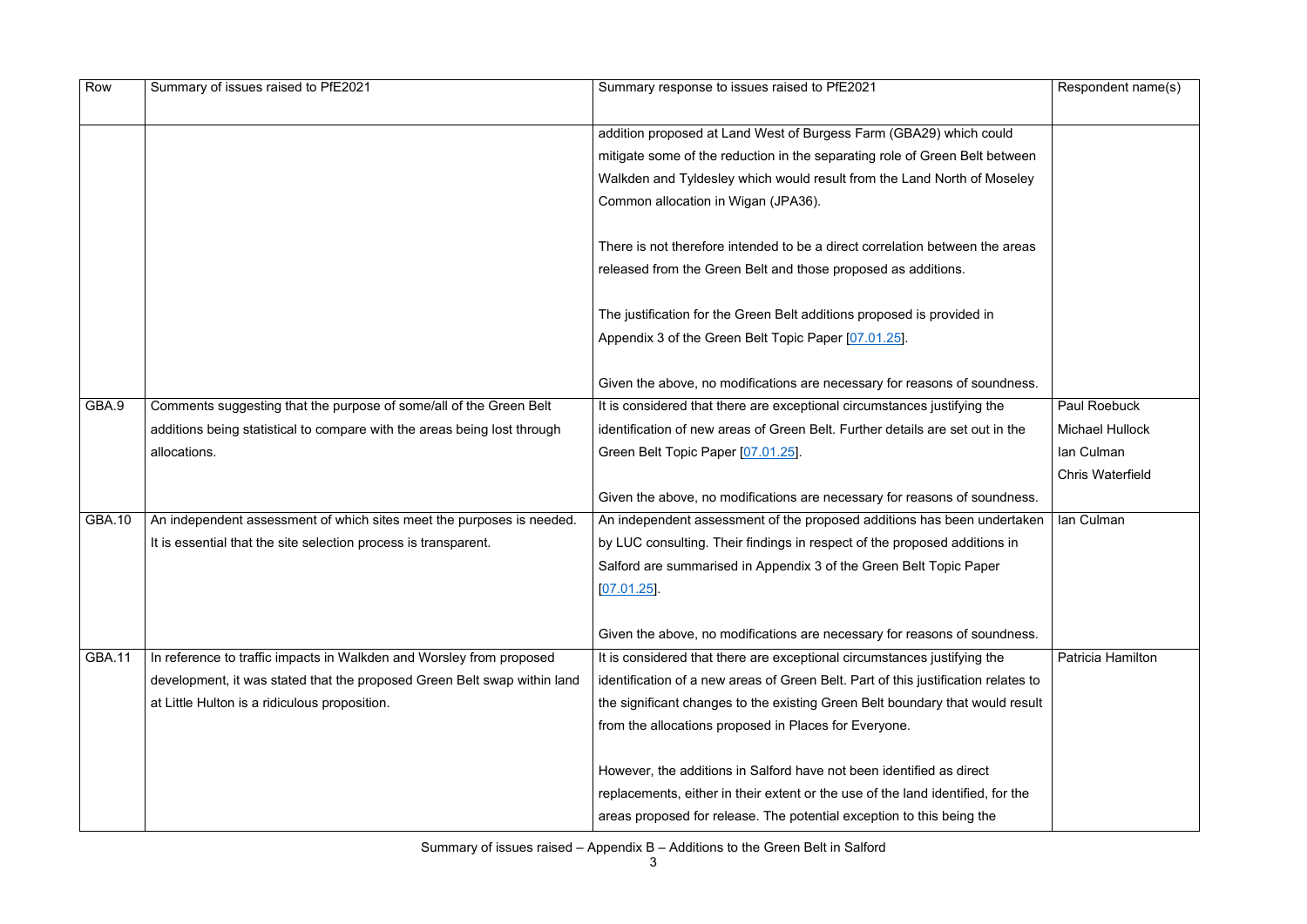| Row           | Summary of issues raised to PfE2021                                         | Summary response to issues raised to PfE2021                                 | Respondent name(s)     |
|---------------|-----------------------------------------------------------------------------|------------------------------------------------------------------------------|------------------------|
|               |                                                                             |                                                                              |                        |
|               |                                                                             | addition proposed at Land West of Burgess Farm (GBA29) which could           |                        |
|               |                                                                             | mitigate some of the reduction in the separating role of Green Belt between  |                        |
|               |                                                                             | Walkden and Tyldesley which would result from the Land North of Moseley      |                        |
|               |                                                                             | Common allocation in Wigan (JPA36).                                          |                        |
|               |                                                                             | There is not therefore intended to be a direct correlation between the areas |                        |
|               |                                                                             | released from the Green Belt and those proposed as additions.                |                        |
|               |                                                                             | The justification for the Green Belt additions proposed is provided in       |                        |
|               |                                                                             | Appendix 3 of the Green Belt Topic Paper [07.01.25].                         |                        |
|               |                                                                             |                                                                              |                        |
|               |                                                                             | Given the above, no modifications are necessary for reasons of soundness.    |                        |
| <b>GBA.12</b> | The proposed increase in greenbelt land in the local area is much less      | Comment is relevant to separate site allocation/ designation and has been    | <b>Alastair Armer</b>  |
|               | than that released to the detriment to the local residents. Reduce the size | recorded against it                                                          |                        |
|               | of the development, to match the size of greenbelt being added to the       |                                                                              |                        |
|               | immediate area. A more sympathetic development of no more than 400          |                                                                              |                        |
|               | houses to the west of Honksford brook would be acceptable, which would      |                                                                              |                        |
|               | also surround the new Parr Bridge commercial development. This would        |                                                                              |                        |
|               | reduce the strain on Bridgewater Road and on the A577. Developing the       |                                                                              |                        |
|               | area to the west of Tyldsley and St. George"s park around the guided        |                                                                              |                        |
|               | busway or south of the East Lancs in Higher Green would be fairer, to       |                                                                              |                        |
|               | spread out the impact of any housebuilding to the local residents and road  |                                                                              |                        |
|               | network.                                                                    |                                                                              |                        |
|               | <b>GBA27 - West Salford Greenway</b>                                        |                                                                              |                        |
| GBA27.1       | Specific support for GBA27, one representation identifying recreational     | Support noted.                                                               | <b>David Yates</b>     |
|               | value of the area and sense of countryside. Another stated that it should   |                                                                              | <b>Rachael Cutting</b> |
|               | be larger. Another noted particular importance of having a green corridor   |                                                                              | John Marginson         |
|               | abutting Worsley Woods.                                                     |                                                                              |                        |
| GBA27.2       | Question whether GBA27 is already Green Belt and as such how it could       | GBA27 is not currently designated as Green Belt through Salford's Unitary    | Sophie Hadfield        |
|               | be considered an addition.                                                  | Development Plan (UDP), or in the Salford Local Plan: Development            |                        |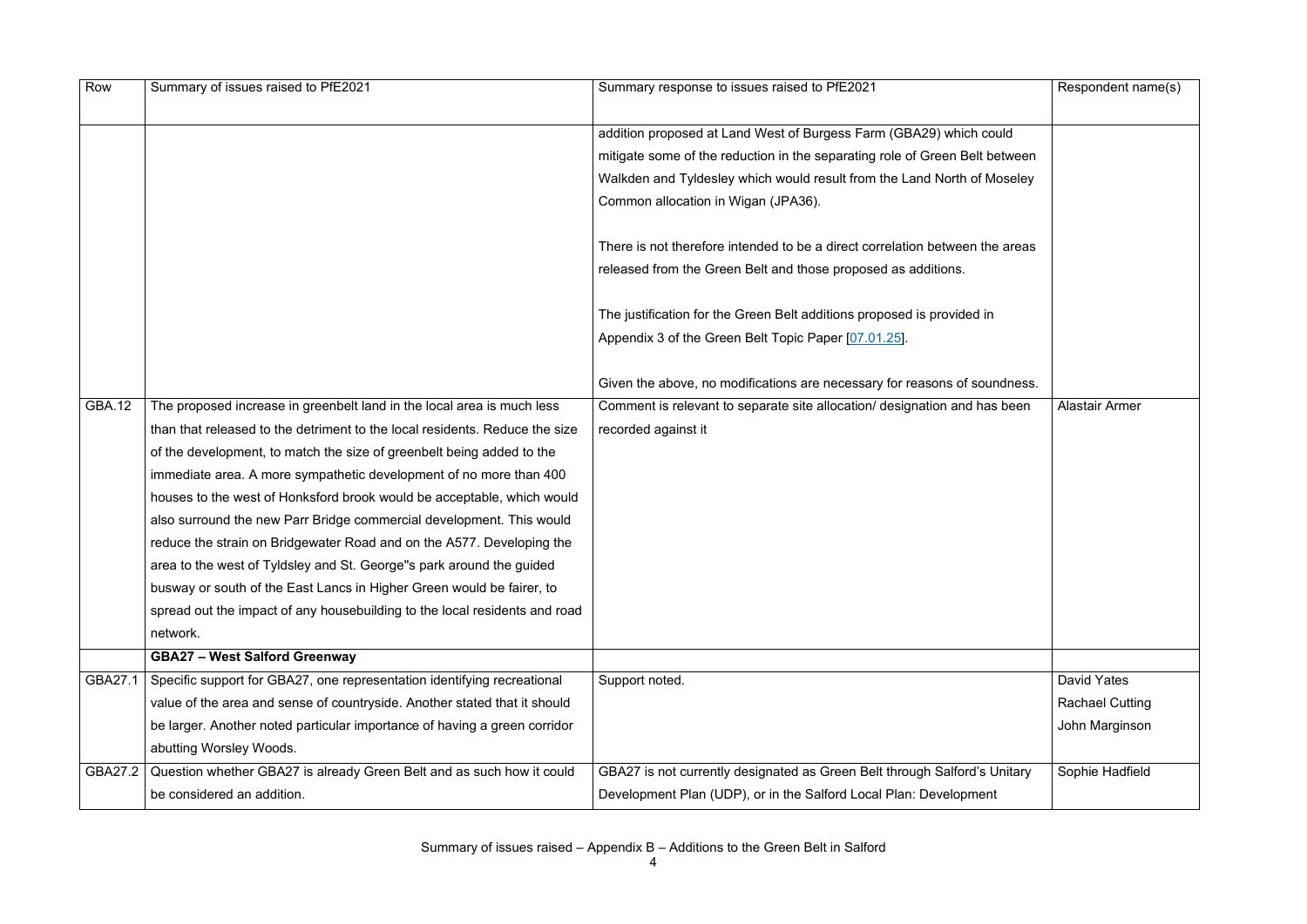| Row     | Summary of issues raised to PfE2021                                         | Summary response to issues raised to PfE2021                                    | Respondent name(s)   |
|---------|-----------------------------------------------------------------------------|---------------------------------------------------------------------------------|----------------------|
|         |                                                                             | Management Policies and Designations which is due to be adopted in              |                      |
|         |                                                                             | Summer 2022 (and which will replace policies in the UDP).                       |                      |
|         |                                                                             | Given the above, no modifications are necessary for reasons of soundness.       |                      |
| GBA27.3 | Object to the inclusion of the GB Addition                                  | It is considered that there are exceptional circumstances justifying the        | Peel L&P Investments |
|         |                                                                             | inclusion of GBA27 within the Green Belt. This is set out in further detail in  | (North) Ltd          |
|         |                                                                             | Appendix 3 of the Green Belt Topic Paper [07.01.25], pages 37 to 46.            |                      |
|         |                                                                             | Given the above, no modifications are necessary for reasons of soundness.       |                      |
| GBA27.4 | The Greenway's physical interface with the wider expanse of Green Belt is   | The issue raised is addressed as part of the justification for the inclusion of | Peel L&P Investments |
|         | very limited, being comprised of a short length along its western edge. The | GBA27 within the Green Belt as set out in Appendix 3 of the Green Belt          | (North) Ltd          |
|         | M60 forms a significant barrier between the main body of the Greenway       | Topic Paper [07.01.25], pages 37 to 46.                                         |                      |
|         | and the wider Green Belt in this location. The area of interface between    |                                                                                 |                      |
|         | the Greenway and the Green Belt to the west of the M60 comprises the        | Specifically, on page 44, it is described that "whilst it is recognised that    |                      |
|         | most developed part of the Greenway, including a hotel and associated       | Junction 13 of the M60 and development around it does create a barrier          |                      |
|         | infrastructure, housing and significant road infrastructure, including the  | between areas of open land, major pieces of infrastructure are not              |                      |
|         | M60 itself, Junction 13 slip roads, and other major roundabouts.            | uncommon within the Green Belt, indeed to the north junctions 14 and 15 of      |                      |
|         |                                                                             | the M60 are both within the Green Belt."                                        |                      |
|         |                                                                             | Given the above, no modifications are necessary for reasons of soundness.       |                      |
| GBA27.5 | It does not form any of the Green Belt purposes listed at paragraph 138 of  | An assessment of the contribution that the proposed addition (GBA27)            | Peel L&P Investments |
|         | the Framework and therefore its proposed addition to the Green Belt is      | makes to the Green Belt has been undertaken by LUC on behalf of the             | (North) Ltd          |
|         | neither justified nor consistent with National Policy.                      | GMCA [document reference 07.01.11].                                             |                      |
|         |                                                                             | As summarised in the Green Belt Topic Paper [07.01.25], Appendix 3, page        |                      |
|         |                                                                             | 37, column 'd', the parcel contributes to a number of Green Belt purposes       |                      |
|         |                                                                             | including in relation to preventing urban sprawl, safeguarding the              |                      |
|         |                                                                             | countryside from encroachment and preserving the setting and special            |                      |
|         |                                                                             | character of historic towns.                                                    |                      |
|         |                                                                             | Given the above, no modifications are necessary for reasons of soundness.       |                      |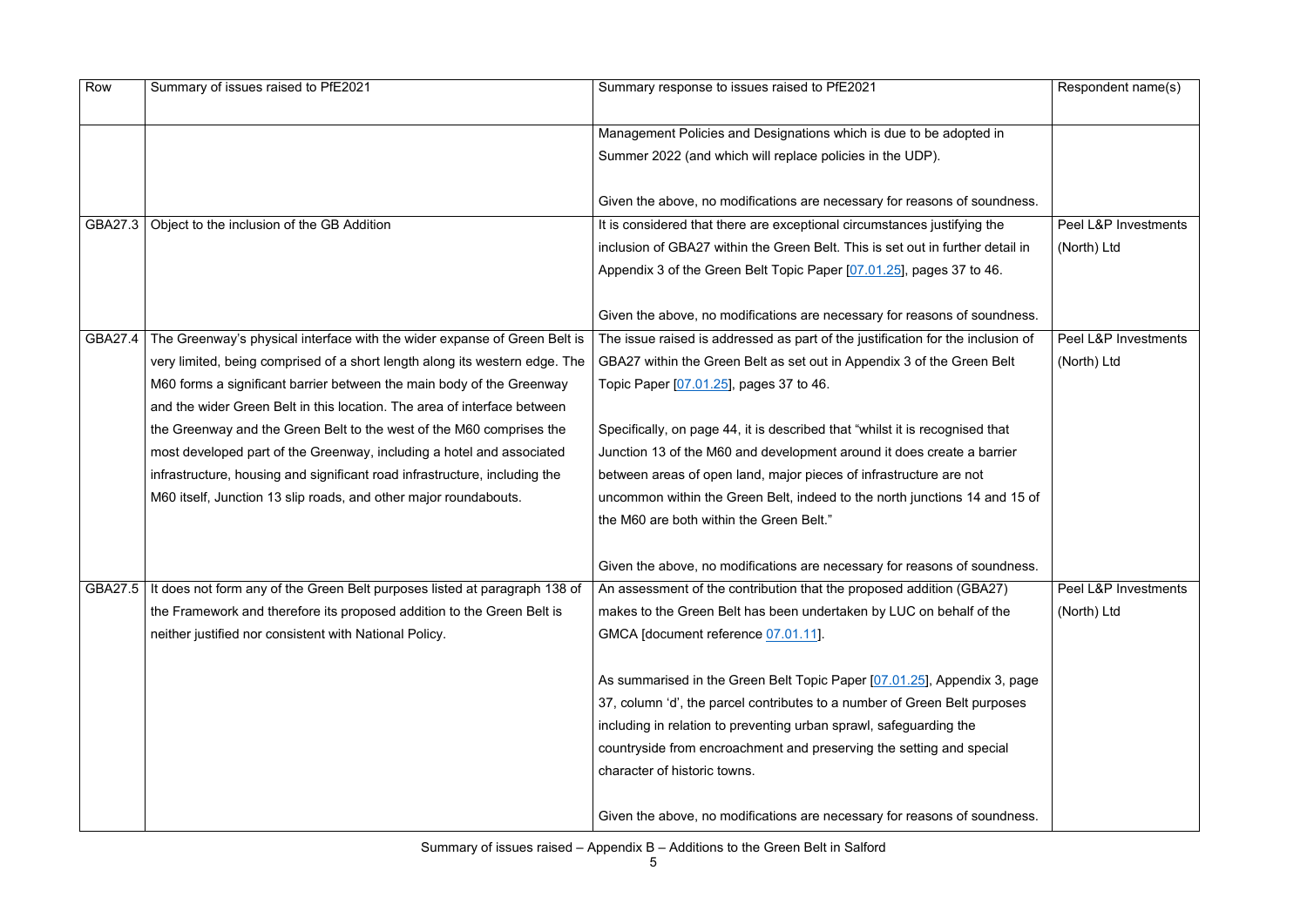Summary of issues raised – Appendix B – Additions to the Green Belt in Salford

| Row     | Summary of issues raised to PfE2021                                             | Summary response to issues raised to PfE2021                                   | Respondent name(s)   |
|---------|---------------------------------------------------------------------------------|--------------------------------------------------------------------------------|----------------------|
|         |                                                                                 |                                                                                |                      |
| GBA27.6 | The retention of the Greenway in an open form would make very little            | The justification for the approach taken in respect of Purpose 1 is set out in | Peel L&P Investments |
|         | contribution to Purpose 1. Natural and physical boundaries act as a             | paragraphs 3.27 to 3.31 of the Stage 2 Greater Manchester Green Belt           | (North) Ltd          |
|         | restriction to the spread of development. Development within the                | Study Assessment of Proposed 2019 GMSF Allocations [07.01.08].                 |                      |
|         | Greenway would have a natural termination and there would be no                 |                                                                                |                      |
|         | material risk of further sprawl into the wider expanse of Green Belt to the     | As set out on the Green Belt Topic Paper [07.01.25], Appendix 3, page 37,      |                      |
|         | west.                                                                           | column 'd', the parcel is considered to contribute to Green Belt purpose 1.    |                      |
|         |                                                                                 |                                                                                |                      |
|         |                                                                                 | In respect of parcel GBA27, the Assessment of Green Belt additions             |                      |
|         |                                                                                 | [07.01.11] notes the sense of openness within the parcel and the role it       |                      |
|         |                                                                                 | plays in inhibiting ribbon development along the A580 and internal minor       |                      |
|         |                                                                                 | access roads. This conclusion is reached whilst acknowledging that, as         |                      |
|         |                                                                                 | suggested in the representation, "as the parcel is largely surrounded by       |                      |
|         |                                                                                 | existing urbanising development with limited connectivity with the wider       |                      |
|         |                                                                                 | Green Belt, and further development within the parcel may not be perceived     |                      |
|         |                                                                                 | as sprawl".                                                                    |                      |
|         |                                                                                 |                                                                                |                      |
|         |                                                                                 | Given the above, no modifications are necessary for reasons of soundness.      |                      |
| GBA27.7 | Agree with the LUC assessment that the area would play little role in           | <b>Comment noted</b>                                                           | Peel L&P Investments |
|         | separating settlements (GB Purpose 2).                                          |                                                                                | (North) Ltd          |
|         | GBA27.8 The retention of the Greenway would make no material contribution to GB | As set out on the Green Belt Topic Paper [07.01.25], Appendix 3, page 37,      | Peel L&P Investments |
|         | Purpose 3. The area lacks a strong rural character and has a very limited       | column 'd', the parcel is considered to contribute to Green Belt purpose 3.    | (North) Ltd          |
|         | physical relationship with areas more characteristic of the countryside         | Whilst urbanising features are evident in parts, the parcel has an open        |                      |
|         | beyond. The areas relationship with the urban area is visibly and audibly       | character and displays characteristics of the countryside. In doing so it      |                      |
|         | apparent.                                                                       | makes a significant contribution to the urban-rural environment that is a      |                      |
|         |                                                                                 | central part of Worsley's character.                                           |                      |
|         |                                                                                 |                                                                                |                      |
|         |                                                                                 | Given the above, no modifications are necessary for reasons of soundness.      |                      |
| GBA27.9 | The approach taken to the assessment of the Greenway against Purpose            | The justification for the approach taken in respect of Purpose 4 is set out in | Peel L&P Investments |
|         | 4 is erroneous. Green Belt Purpose 4 is very clearly intended to be             | paragraphs 3.42 to 3.50 of the Stage 2 Greater Manchester Green Belt           | (North) Ltd          |
|         | focused on preserving the settings of historic towns. The Conservation          | Study Assessment of Proposed 2019 GMSF Allocations [07.01.08]. It              |                      |
|         | Areas around the Greenway represent clusters of buildings which reflect         | describes the consideration of the "relationship with designated               |                      |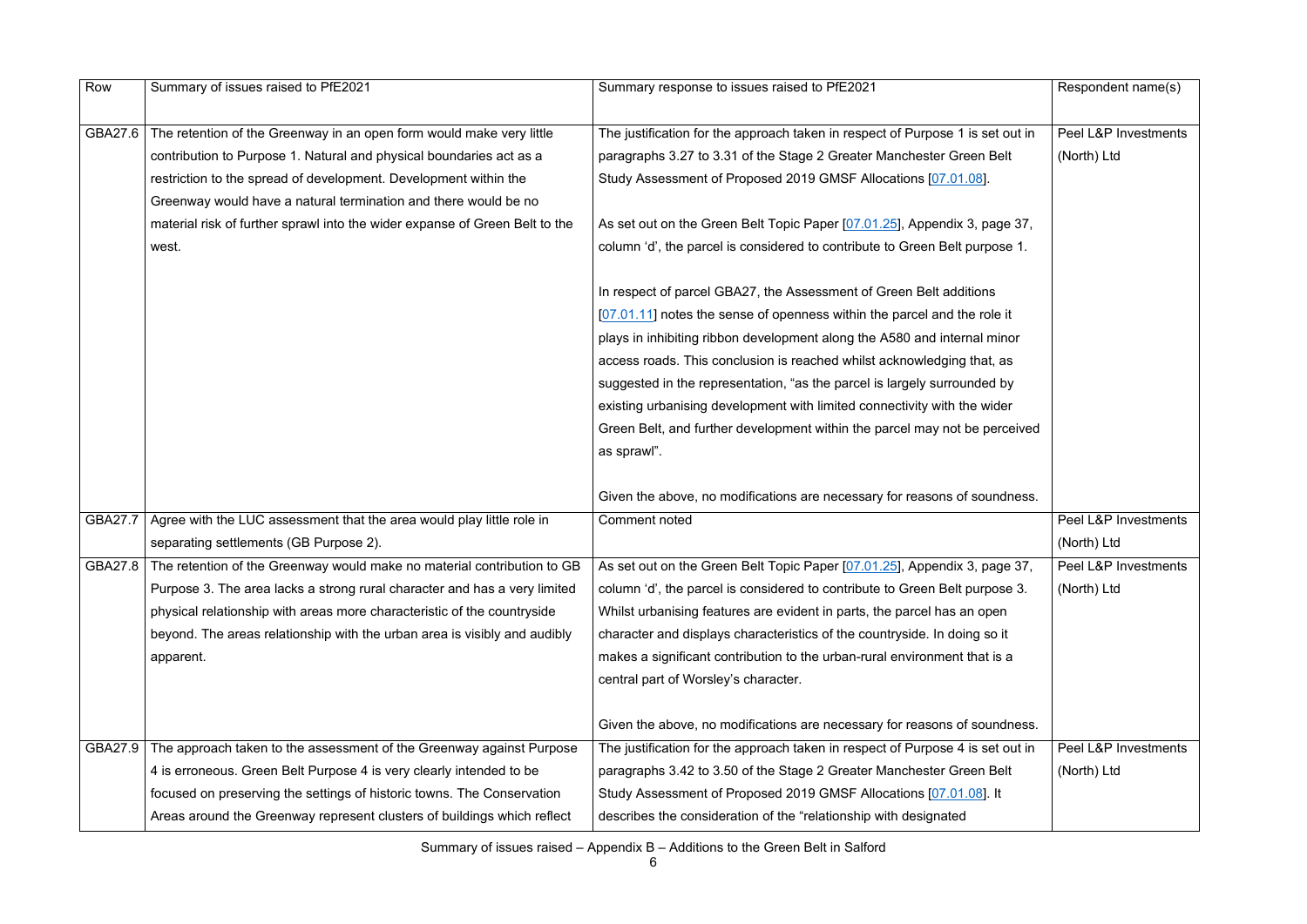| Row     | Summary of issues raised to PfE2021                                            | Summary response to issues raised to PfE2021                                       | Respondent name(s)      |
|---------|--------------------------------------------------------------------------------|------------------------------------------------------------------------------------|-------------------------|
|         |                                                                                |                                                                                    |                         |
|         | the historic pattern of development and their more rural origins. These are    | Conservation Areas" to be a "common approach" taken in Green Belt                  |                         |
|         | evidently not towns. The extent to which the Greenway contributes to the       | studies with regard to this purpose.                                               |                         |
|         | setting of the Conservation Areas would need to be defined in a manner         |                                                                                    |                         |
|         | which is proportionate to their scale. The extent of intervisibility between   | It is recognised that the parcel does not have a uniform contribution to this      |                         |
|         | the Conservation Areas and sites within the Greenway is limited. Any such      | purpose and the assessment of GBA27 in the Green Belt additions                    |                         |
|         | setting role is limited to very limited parts of the Greenway and this role is | assessment $[07.01.11]$ , which considers the addition as a whole, refers back     |                         |
|         | by no means sufficiently uniform to underpin a conclusion that the whole       | to an earlier assessment from 2016 $[07.01.04$ and $[07.01.05]$ in which the       |                         |
|         | Greenway makes a strong contribution to Green Belt Purpose 4 as                | Greenway was assessed in three parts. Parcels SA19, SA22 and SA24 in               |                         |
|         | asserted. The result is that the LUC assessment significantly overstates       | that document. The 2016 assessment concluded that all three parcels                |                         |
|         | the contribution which the Greenway makes to Green Belt Purpose 4.             | contributed to this purpose, parcels SA19 and SA22 making a strong                 |                         |
|         |                                                                                | contribution to purpose 4 and parcel SA24 a moderate contribution.                 |                         |
|         |                                                                                |                                                                                    |                         |
|         |                                                                                | Given the above, no modifications are necessary for reasons of soundness.          |                         |
|         | <b>GBA28 - Part of Logistics North County Park</b>                             |                                                                                    |                         |
| GBA28.1 | In reference to GBA28 and GBA29. To make this a "fair swap" some of the        | It is recognised that the area proposed as a Green Belt addition is already        | <b>Chris Waterfield</b> |
|         | land being converted to green belt needs to be not already green space.        | greenspace.                                                                        |                         |
|         |                                                                                | The designation would be a 'status change' rather than a change on the             |                         |
|         |                                                                                | ground, specifically recognising the contribution that the land makes to           |                         |
|         |                                                                                | Green Belt purposes and would ensure the ongoing protection of the land.           |                         |
|         |                                                                                |                                                                                    |                         |
|         |                                                                                | It is considered that there are exceptional circumstances justifying the           |                         |
|         |                                                                                | identification of a new areas of Green Belt. Part of this justification relates to |                         |
|         |                                                                                | the significant changes to the existing Green Belt boundary that would result      |                         |
|         |                                                                                | from the allocations proposed in Places for Everyone.                              |                         |
|         |                                                                                |                                                                                    |                         |
|         |                                                                                | However, the additions in Salford have not been identified as direct               |                         |
|         |                                                                                | replacements, either in their extent or the use of the land identified, for the    |                         |
|         |                                                                                | areas proposed for release. The potential exception to this being the              |                         |
|         |                                                                                | addition proposed at Land West of Burgess Farm (GBA29) which could                 |                         |
|         |                                                                                | mitigate some of the reduction in the separating role of Green Belt between        |                         |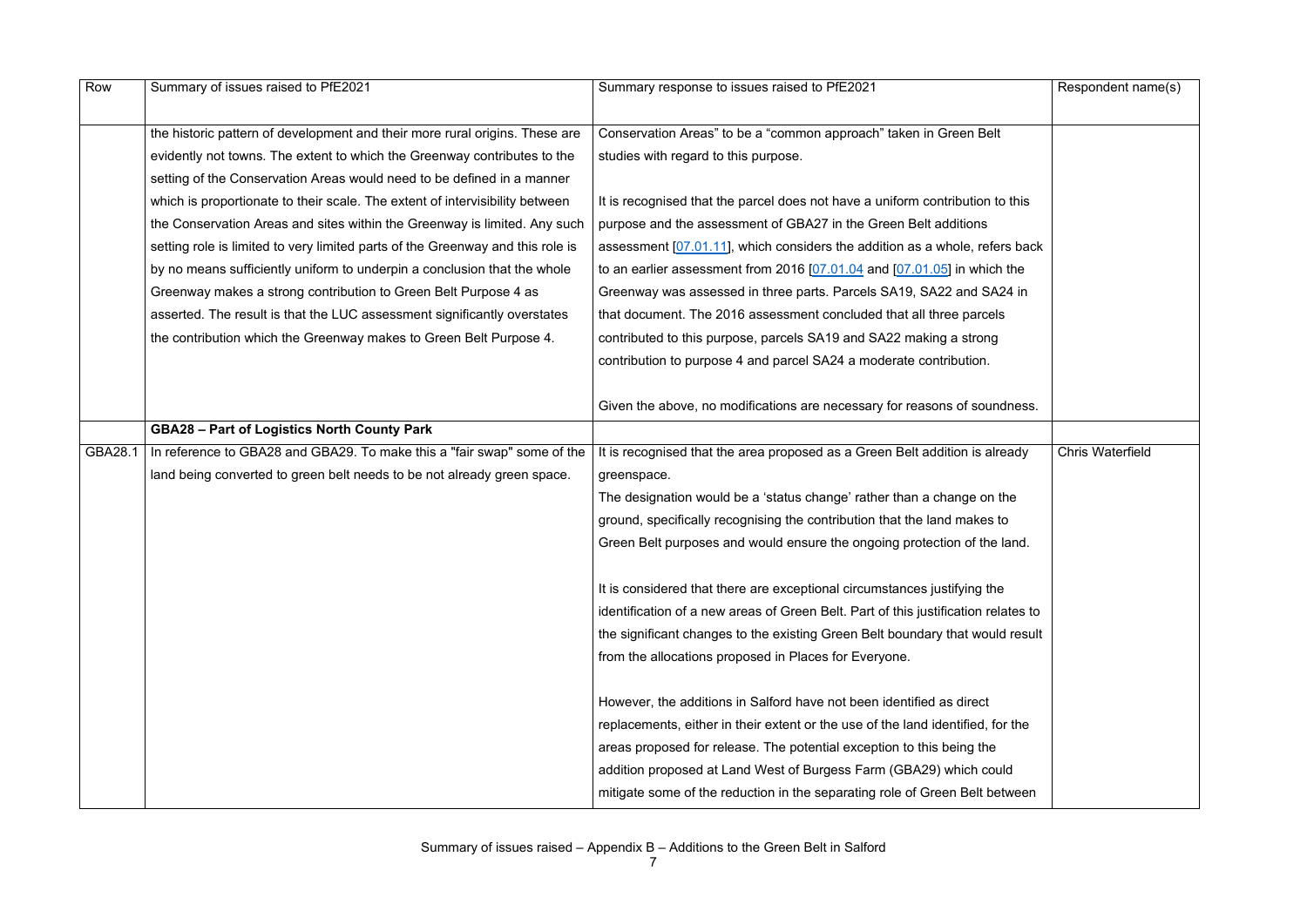| Row            | Summary of issues raised to PfE2021                                         | Summary response to issues raised to PfE2021                                       | Respondent name(s)    |
|----------------|-----------------------------------------------------------------------------|------------------------------------------------------------------------------------|-----------------------|
|                |                                                                             | Walkden and Tyldesley which would result from the Land North of Moseley            |                       |
|                |                                                                             | Common allocation in Wigan (JPA36).                                                |                       |
|                |                                                                             |                                                                                    |                       |
|                |                                                                             | There is not therefore intended to be a direct correlation between the areas       |                       |
|                |                                                                             | released from the Green Belt and those proposed as additions.                      |                       |
|                |                                                                             | The justification for the Green Belt additions proposed is provided in             |                       |
|                |                                                                             | Appendix 3 of the Green Belt Topic Paper [07.01.25].                               |                       |
|                |                                                                             |                                                                                    |                       |
|                |                                                                             | Given the above, no modifications are necessary for reasons of soundness.          |                       |
|                | <b>GBA29 - Land west of Burgess Farm</b>                                    |                                                                                    |                       |
| GBA29.1        | In reference to GBA29 - this land is already green and woodland which       | It is recognised that the area proposed as a Green Belt addition is already        | Sarah Lindley         |
|                | people use so this is just going to be a status change rather than a        | greenspace, similarly that it is already designated as a site of biological        | <b>Robert Lindley</b> |
|                | creation of green space.                                                    | importance.                                                                        |                       |
|                |                                                                             |                                                                                    |                       |
|                |                                                                             | As suggested, the designation would be a 'status change' rather than a             |                       |
|                |                                                                             | change on the ground, specifically recognising the contribution that the land      |                       |
|                |                                                                             | makes to Green Belt purposes. In this regard it would complement existing          |                       |
|                |                                                                             | designations and would ensure the ongoing protection of the land regardless        |                       |
|                |                                                                             | of any potential changes to its ecological value.                                  |                       |
|                |                                                                             | These issues are addressed in the justification for the addition as set out in     |                       |
|                |                                                                             | Appendix 3 of the Green Belt Topic Paper [07.01.25], pages 48 to 50.               |                       |
|                |                                                                             |                                                                                    |                       |
|                |                                                                             | Given the above, no modifications are necessary for reasons of soundness.          |                       |
| <b>GBA29.2</b> | In reference to GBA29 - Area of land is proposed in response to the North   | It is considered that there are exceptional circumstances justifying the           | Sarah Lindley         |
|                | of Moseley Common allocation. It is too far away to be usable for residents | identification of a new areas of Green Belt. Part of this justification relates to | <b>Robert Lindley</b> |
|                | of that area leaving them with no greenspace.                               | the significant changes to the existing Green Belt boundary that would result      |                       |
|                |                                                                             | from the allocations proposed in Places for Everyone.                              |                       |
|                |                                                                             |                                                                                    |                       |
|                |                                                                             |                                                                                    |                       |

|                                           | Respondent name(s)    |
|-------------------------------------------|-----------------------|
| Moseley                                   |                       |
| าe areas                                  |                       |
| n                                         |                       |
| undness.                                  |                       |
|                                           |                       |
| already                                   | <b>Sarah Lindley</b>  |
| gical                                     | <b>Robert Lindley</b> |
| an a<br>the land<br>existing<br>egardless |                       |
| et out in                                 |                       |
| 50.                                       |                       |
| undness.                                  |                       |
| the                                       | Sarah Lindley         |
| relates to                                | <b>Robert Lindley</b> |
| uld result                                |                       |
|                                           |                       |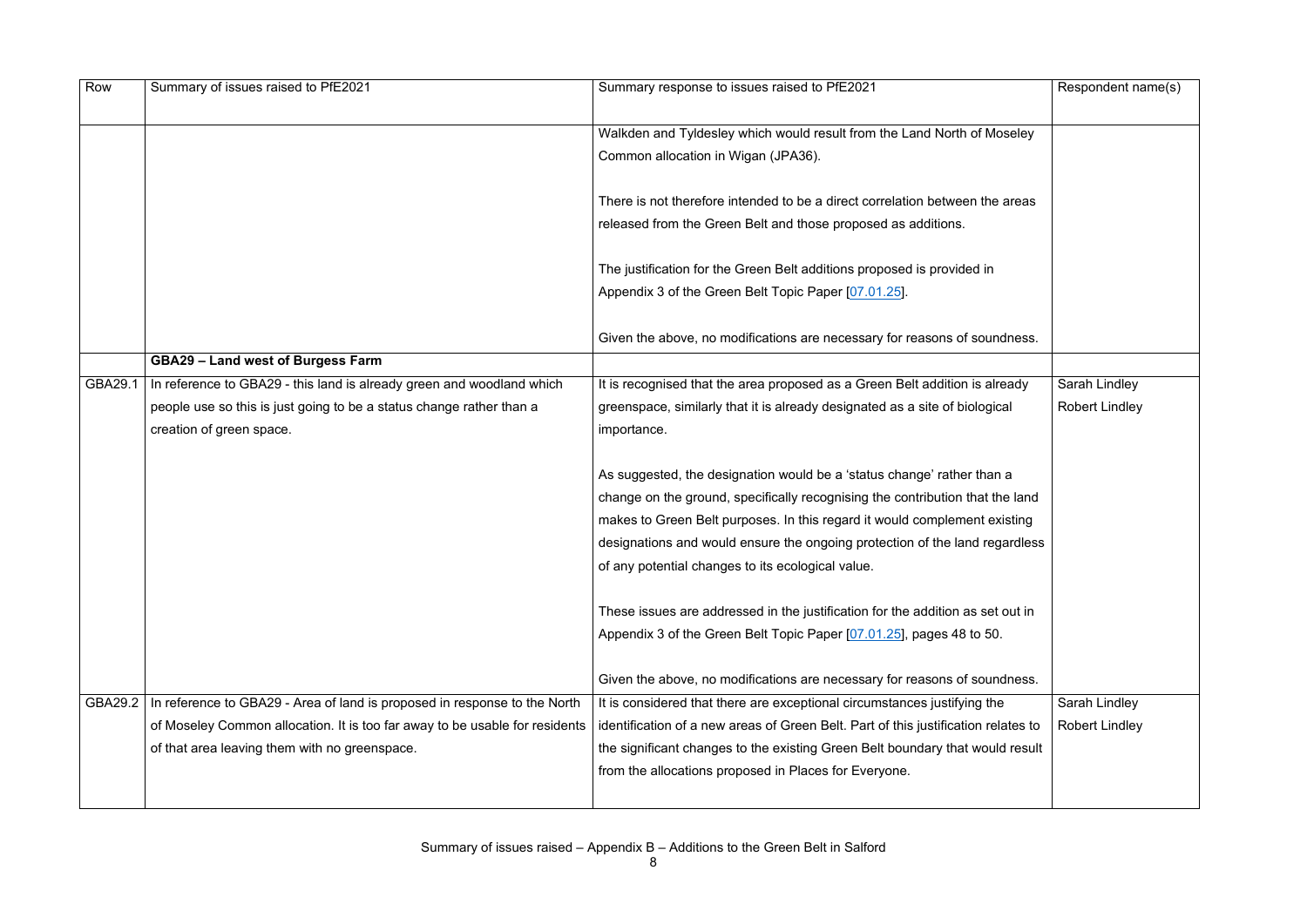| Row     | Summary of issues raised to PfE2021                                        | Summary response to issues raised to PfE2021                                       | Respondent name(s)    |
|---------|----------------------------------------------------------------------------|------------------------------------------------------------------------------------|-----------------------|
|         |                                                                            |                                                                                    |                       |
|         |                                                                            | However, the additions in Salford have not been identified as direct               |                       |
|         |                                                                            | replacements, either in their extent or the use of the land identified, for the    |                       |
|         |                                                                            | areas proposed for release. The potential exception to this being the              |                       |
|         |                                                                            | addition proposed at Land West of Burgess Farm (GBA29) which could                 |                       |
|         |                                                                            | mitigate some of the reduction in the separating role of Green Belt between        |                       |
|         |                                                                            | Walkden and Tyldesley which would result from the Land North of Moseley            |                       |
|         |                                                                            | Common allocation in Wigan (JPA36). It is however recognised that this             |                       |
|         |                                                                            | area may not be directly comparable for other reasons as suggested here.           |                       |
|         |                                                                            | There is not therefore intended to be a direct correlation between the areas       |                       |
|         |                                                                            | released from the Green Belt and those proposed as additions.                      |                       |
|         |                                                                            | The justification for the Green Belt additions proposed is provided in             |                       |
|         |                                                                            | Appendix 3 of the Green Belt Topic Paper [07.01.25].                               |                       |
|         |                                                                            |                                                                                    |                       |
|         |                                                                            | Given the above, no modifications are necessary for reasons of soundness.          |                       |
| GBA29.3 | In reference to GBA 29 - Areas of development should be reduced to the     | It is considered that there are exceptional circumstances justifying the           | <b>Alastair Armer</b> |
|         | size of Green Belt being added in the immediate area. Reference made to    | identification of a new areas of Green Belt. Part of this justification relates to |                       |
|         | alternative locations in Wigan as an alternative location for development. | the significant changes to the existing Green Belt boundary that would result      |                       |
|         |                                                                            | from the allocations proposed in Places for Everyone.                              |                       |
|         |                                                                            | However, the additions in Salford have not been identified as direct               |                       |
|         |                                                                            | replacements, either in their extent or the use of the land identified, for the    |                       |
|         |                                                                            | areas proposed for release. The potential exception to this being the              |                       |
|         |                                                                            | addition proposed at Land West of Burgess Farm (GBA29) which could                 |                       |
|         |                                                                            | mitigate some of the reduction in the separating role of Green Belt between        |                       |
|         |                                                                            | Walkden and Tyldesley which would result from the Land North of Moseley            |                       |
|         |                                                                            | Common allocation in Wigan (JPA36).                                                |                       |
|         |                                                                            | There is not therefore intended to be a direct correlation between the areas       |                       |
|         |                                                                            | released from the Green Belt and those proposed as additions.                      |                       |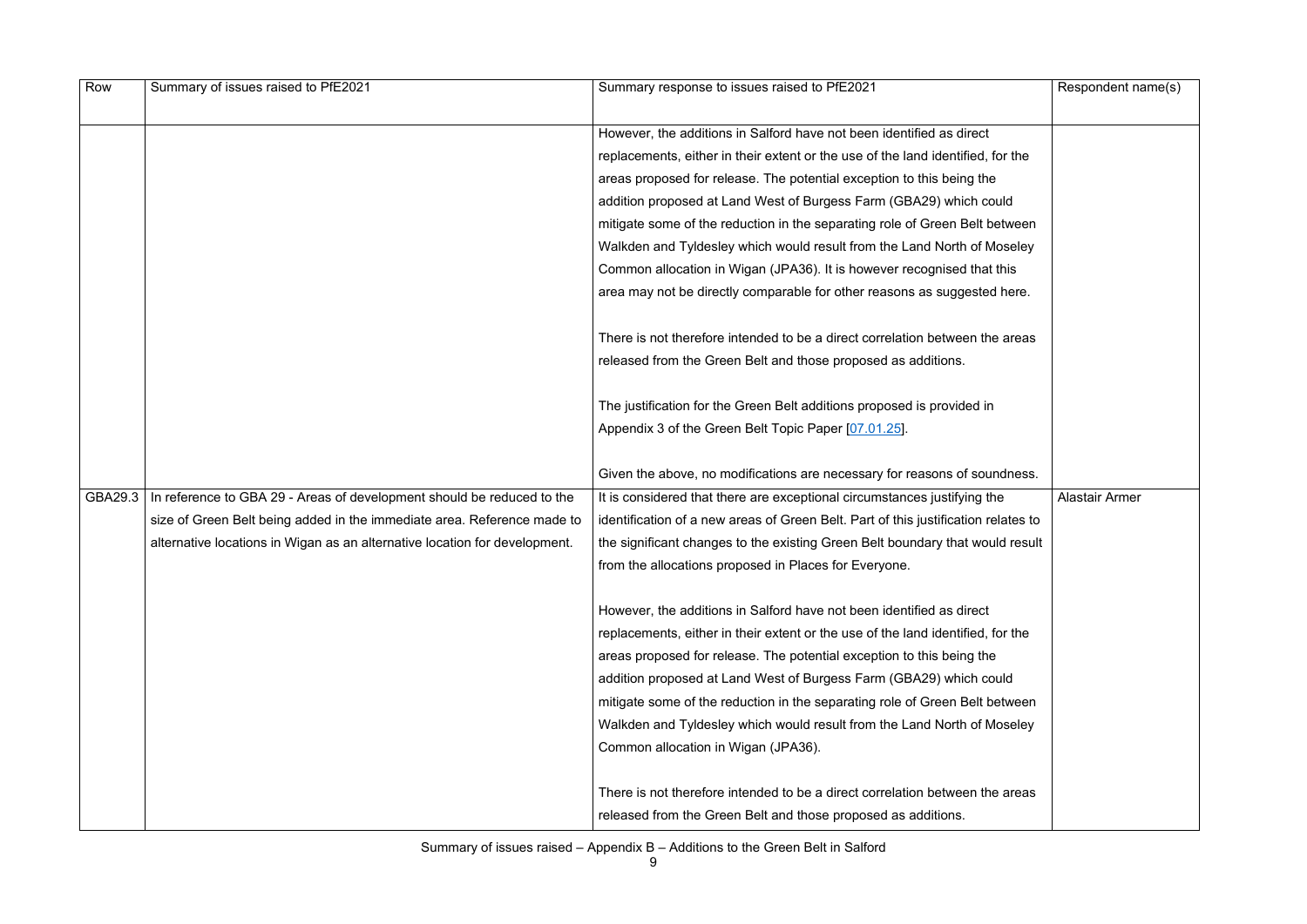Summary of issues raised – Appendix B – Additions to the Green Belt in Salford

| Row     | Summary of issues raised to PfE2021                                           | Summary response to issues raised to PfE2021                                      | Respondent name(s) |
|---------|-------------------------------------------------------------------------------|-----------------------------------------------------------------------------------|--------------------|
|         |                                                                               |                                                                                   |                    |
|         |                                                                               | The justification for the Green Belt additions proposed is provided in            |                    |
|         |                                                                               | Appendix 3 of the Green Belt Topic Paper [07.01.25].                              |                    |
|         |                                                                               | Given the above, no modifications are necessary for reasons of soundness.         |                    |
| GBA29.4 | This Green Belt addition is proposed alongside the removal of Green Belt      | It is recognised that the area proposed as a Green Belt addition is already       | Sarah Lindley      |
|         | as the North of Mosley Common allocation in Wigan.                            | greenspace. The designation would be a 'status change' rather than a              |                    |
|         |                                                                               | change on the ground, specifically recognising the contribution that the land     |                    |
|         | This land is already green and woodland which people use so this is just      | makes to Green Belt purposes and would ensure the ongoing protection of           |                    |
|         | going to be a status change rather then a creation of green space.            | the land.                                                                         |                    |
|         | This space is so far away that it is basically unusable by local residents as | However, the additions in Salford have not been identified as direct              |                    |
|         | its too far away to walk to leaving mosley common with no green space.        | replacements, either in their extent or the use of the land identified, for the   |                    |
|         |                                                                               | areas proposed for release. The addition in this case could however               |                    |
|         | Dont take all of our current green belt space in mosley common its so         | specifically mitigate some of the reduction in the separating role of Green       |                    |
|         | much for so many.                                                             | Belt between Walkden and Tyldesley which would result from the Land               |                    |
|         |                                                                               | North of Moseley Common allocation in Wigan (JPA36). It is however                |                    |
|         |                                                                               | recognised that this area may not be directly comparable for other reasons        |                    |
|         |                                                                               | as suggested here.                                                                |                    |
|         |                                                                               | The justification for the Green Belt additions proposed is provided in            |                    |
|         |                                                                               | Appendix 3 of the Green Belt Topic Paper [07.01.25].                              |                    |
|         |                                                                               |                                                                                   |                    |
|         |                                                                               | Comments regarding the Mosley Common allocation have been recorded                |                    |
|         |                                                                               | and responded to in the relevant table.                                           |                    |
|         |                                                                               | Given the above, no modifications are necessary for reasons of soundness.         |                    |
|         | <b>GBA30 - Blackleach Country Park</b>                                        |                                                                                   |                    |
| GBA30.1 | Object to the inclusion of the GB Addition                                    | It is considered that exceptional circumstances exist to justify the              | Casey Group        |
|         |                                                                               | designation of this area of land as Green Belt. This is set out in further detail |                    |
|         |                                                                               | in Appendix 3 of the Green Belt Topic Paper [07.01.25], pages 48 to 50.           |                    |

|            | Respondent name(s) |
|------------|--------------------|
| n          |                    |
| undness.   |                    |
| already    | Sarah Lindley      |
| n a        |                    |
| the land   |                    |
| ection of  |                    |
|            |                    |
|            |                    |
|            |                    |
| for the    |                    |
| :r         |                    |
| Green      |                    |
| and        |                    |
| er         |                    |
| reasons    |                    |
|            |                    |
|            |                    |
| n          |                    |
|            |                    |
|            |                    |
| corded     |                    |
|            |                    |
|            |                    |
| undness.   |                    |
|            |                    |
|            |                    |
|            | Casey Group        |
| her detail |                    |
| o 50.      |                    |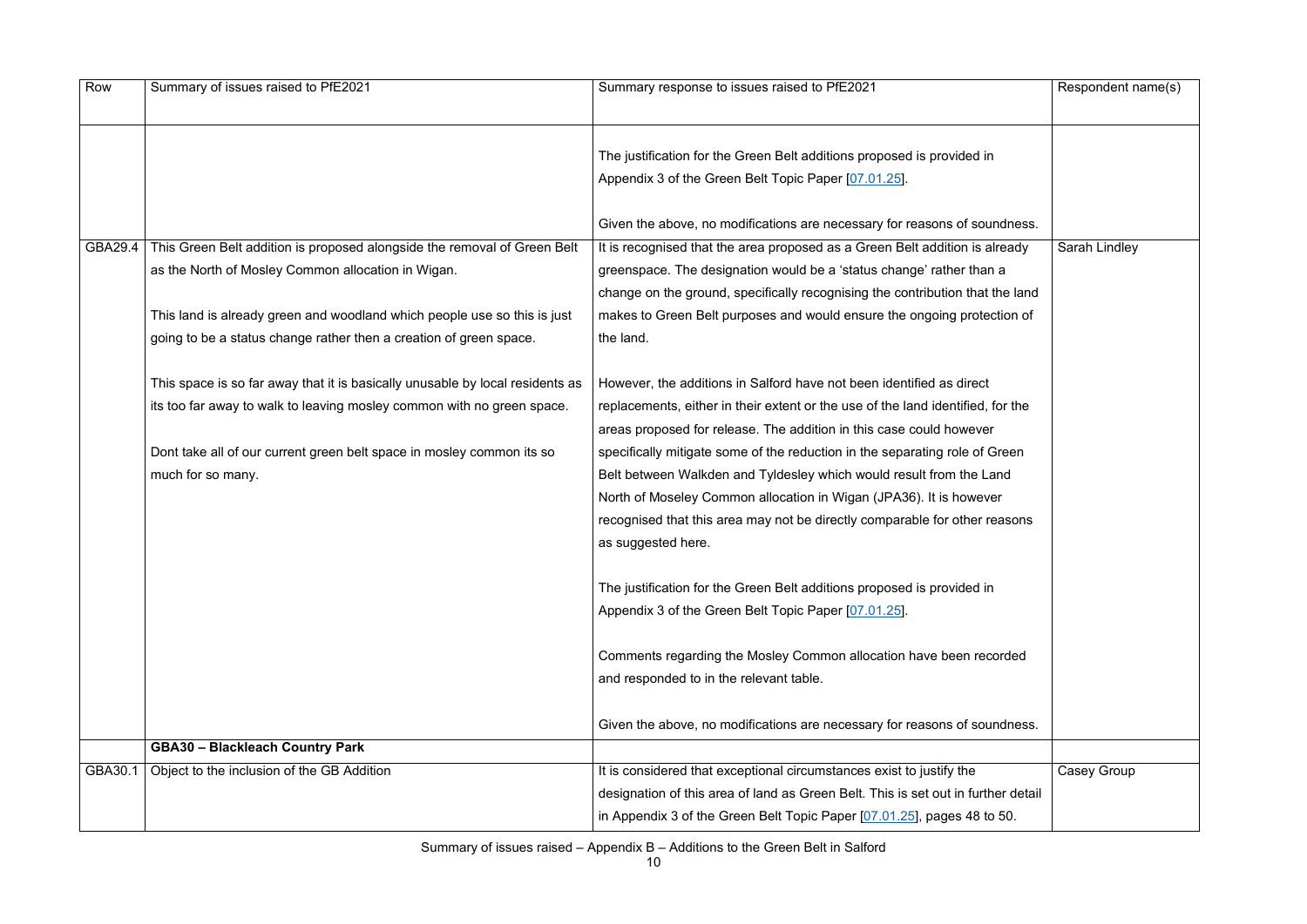| Row     | Summary of issues raised to PfE2021                                        | Summary response to issues raised to PfE2021                                   | Respondent name(s) |
|---------|----------------------------------------------------------------------------|--------------------------------------------------------------------------------|--------------------|
|         |                                                                            |                                                                                |                    |
|         |                                                                            |                                                                                |                    |
|         |                                                                            | Given the above, no modifications are necessary for reasons of soundness.      |                    |
| GBA30.2 | Area is designated as an SBI (UDP Policy EN8/20), A wildlife Corridor of   | The justification for proposing this area of land as Green Belt is set out in  | Casey Group        |
|         | Search (Policy EN9) and a Key Recreation Area (Policy R4/1). These         | Appendix 3 of the Green Belt Topic Paper [07.01.25], pages 48 to 50. This      |                    |
|         | existing policies protect the Park area from any significant development,  | addresses the existing designations covering much of the area. In summary,     |                    |
|         | and seek to protect those areas of the Park which have ecological value.   | whilst the area is already subject to protective designations reflecting its   |                    |
|         | There is no requirement for the Park to be added to the Green Belt, as     | recreational and ecological value, its designation would ensure that the       |                    |
|         | these policy provisions already                                            | area's role from a Green Belt perspective is specifically recognised and       |                    |
|         | provide sufficient protection and control recognising its recreational and | would provide a clear statement of the council's intention in relation to the  |                    |
|         | ecological value.                                                          | area's ongoing protection.                                                     |                    |
|         |                                                                            |                                                                                |                    |
|         |                                                                            | Given the above, no modifications are necessary for reasons of soundness.      |                    |
| GBA30.3 | The Park has not previously been considered worthy of Green Belt           | The justification for proposing this area of land as Green Belt is set out in  | Casey Group        |
|         | designation, and there has been no exceptional change in circumstance to   | Appendix 3 of the Green Belt Topic Paper [07.01.25], pages 48 to 50. This      |                    |
|         | the Park to justify such a significant change as now proposed through the  | includes an explanation of the major changes in circumstances that have        |                    |
|         | PfE DPD.                                                                   | made the adoption of this exceptional measure necessary.                       |                    |
|         |                                                                            |                                                                                |                    |
|         |                                                                            | In this regard it is stated that:                                              |                    |
|         |                                                                            |                                                                                |                    |
|         |                                                                            | "Significant changes to the boundary of the Greater Manchester Green Belt      |                    |
|         |                                                                            | are proposed through the GMSF, resulting in the release of large areas of      |                    |
|         |                                                                            | land from this protective designation. It is clear from representations to the |                    |
|         |                                                                            | GMSF that there is a great deal of support for restrictions imposed by a       |                    |
|         |                                                                            | Green Belt designation. Within this context it is considered appropriate to    |                    |
|         |                                                                            | give full consideration to the expansion of the designation in other areas to  |                    |
|         |                                                                            | give further protection to land which performs a Green Belt function.          |                    |
|         |                                                                            |                                                                                |                    |
|         |                                                                            | In this instance the addition ensures that the area's role from a Green Belt   |                    |
|         |                                                                            | perspective is recognised and provides a clear statement of the council's      |                    |
|         |                                                                            | intention in relation to the area's ongoing protection."                       |                    |
|         |                                                                            |                                                                                |                    |